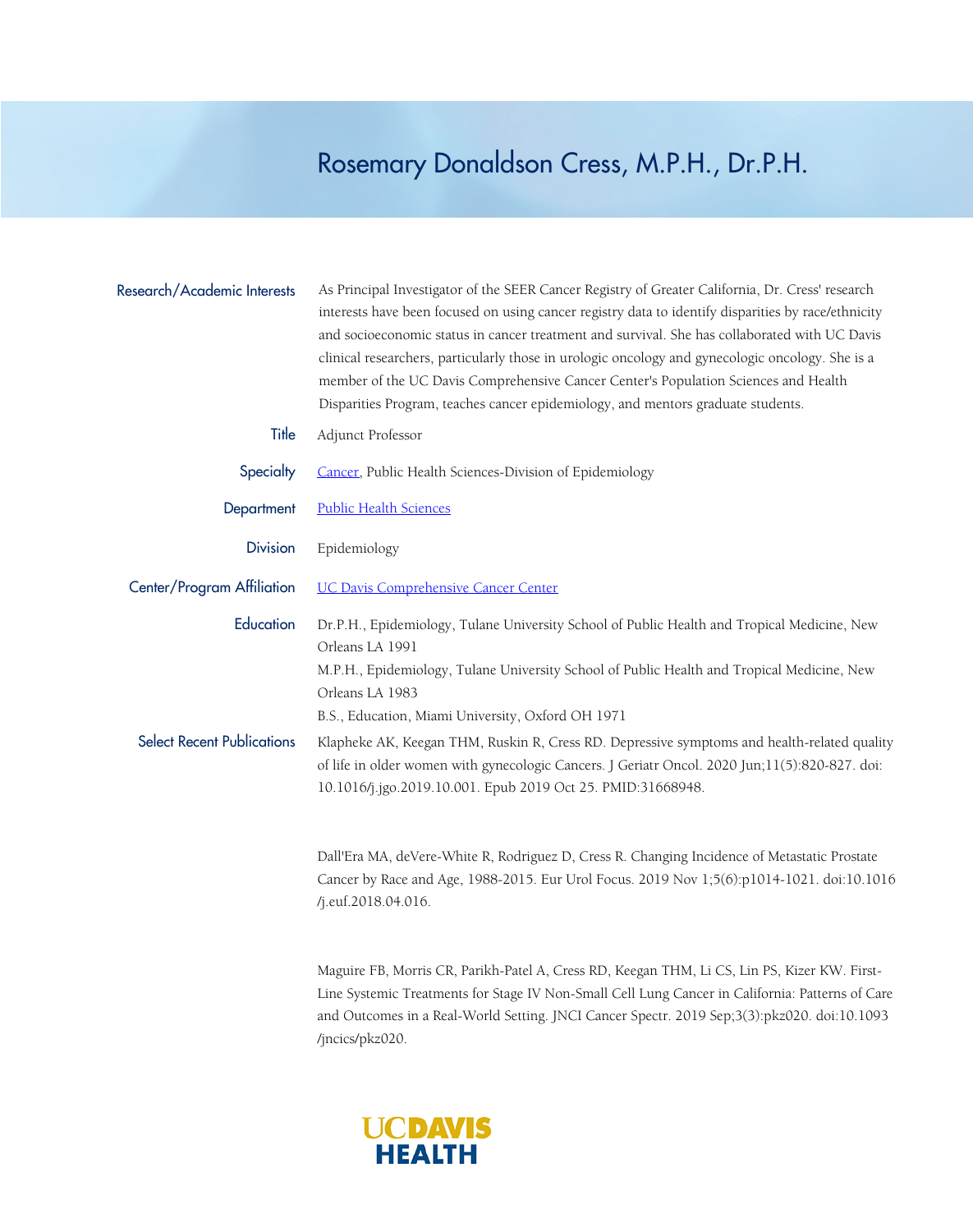## Rosemary Donaldson Cress, M.P.H., Dr.P.H.

Dall'Era MA, Lo MJ, Chen J, Cress R, Hamilton AS. Nine-year prostate cancer survival differences between aggressive versus conservative therapy in men with advanced and metastatic prostate cancer. Cancer. 2018 May 1;124(9):1921-1928. doi:10.1002/cncr.31285. Epub 2018 Mar 2. PMID:29499075.

Chen Y, Cress RD, Stewart SL, Semrad TJ, Harvey D, Tencredi DJ, Beckett L. Mediating Effect of Postsurgical Chemotherapy on Presence of Dementia and Survival among Patients 65 and Older with Stage III Colon Cancer. Cancer Epidemiol Biomarkers Prev. 2017 Oct;26(10):1558-1563. doi: 10.1158/1055-9965.EPI-17-0277. PMID:28939585.

Yap SA, Yuh LM, Evans CP, Dall'Era MA, Wagenaar RM, Cress R, Lara PN Jr. Evolving patterns of care in the management of stage I non-seminomatous germ cell tumors: data from the California Cancer Registry. World J Urol. 2017 Feb;35(2):277-283. doi:10.1007/s00345-016-1870-y. Epub 2016 Jun 15. PMID:27306686.

Cress RD, Chen YS, Morris CR, Chew H, Kizer KW. Underutilization of gene expression profiling for early-stage breast cancer in California. Cancer Causes Control. 2016 Jun;27(6):721-7. doi: 10.1007/s10552-016-0743-4. Epub 2016 Apr 20. PMID:27097910.

David EA, Canter RJ, Chen Y, Cooke DT, Cress RD. Surgical Management of Advanced Non-Small Cell Lung Cancer Is Decreasing But Is Associated With Improved Survival. Ann Thorac Surg. 2016 Oct;102(4):1101-9. doi:10.1016/j.athoracsur.2016.04.058. Epub 2016 Jun 9. PMID:27293147.

Rodriguez DN, Torruellas C, Cress RD. Trends in early-stage hepatocellular carcinoma, California 1988-2010. Cancer Causes Control. 2016;27:325–331. doi:10.1007/s10552-015-0705-2.

Denu RA, Hampton JM, Currey A, Anderson RT, Cress RD, Fleming ST, Lipscomb J, Sabatino SA, Wu XC, Wilson JF, Trentham-Dietz A. Influence of patient, physician, and hospital characteristics